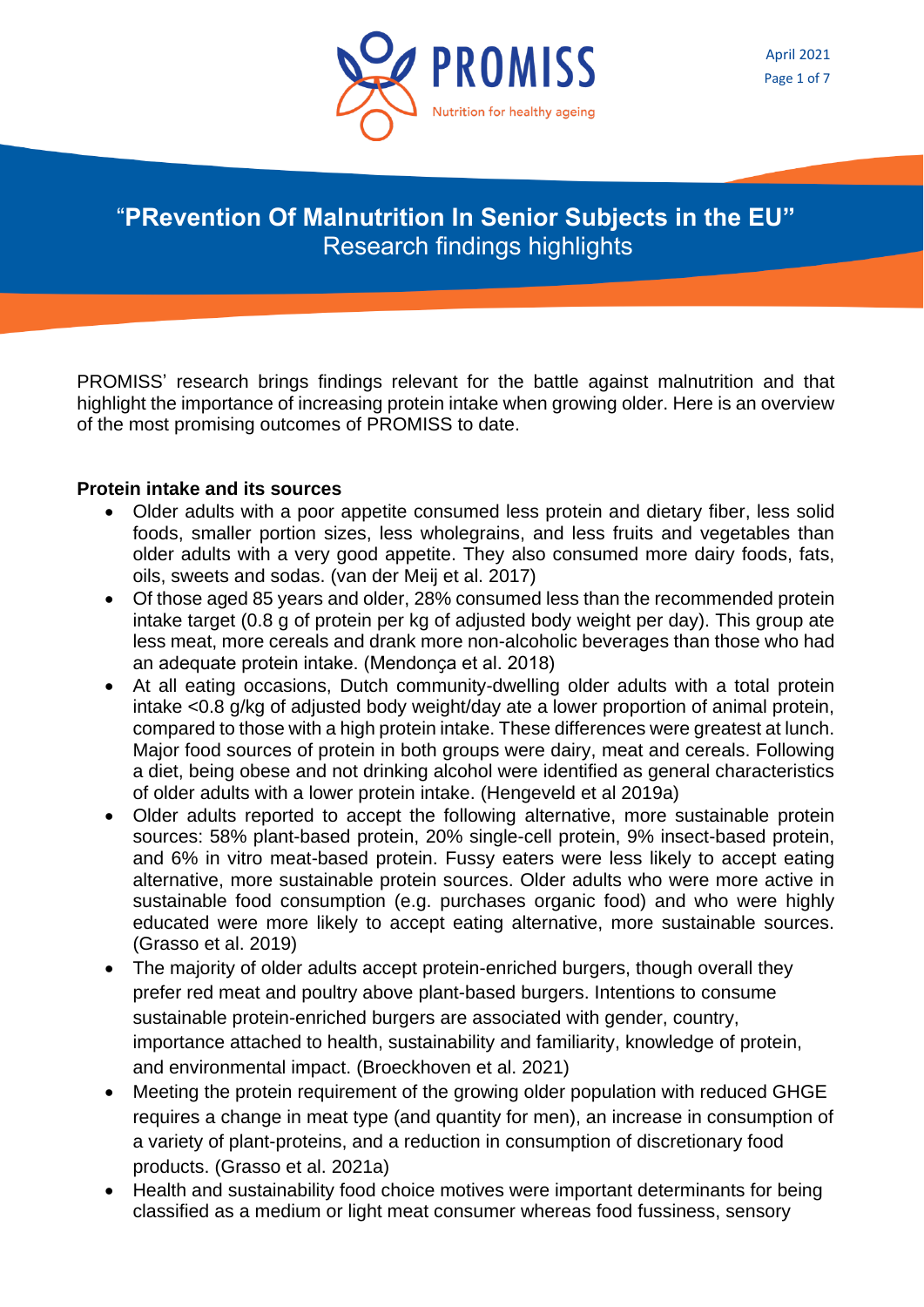

appeal, and familiarity were important determinants for being classified as a heavy meat consumer. (Grasso et al. 2021b)

# **Protein intake and frailty/disability**

- Older adults with a lower protein intake seem to be at greater risk of developing mobility limitations over 6 years. (Houston et al. 2017)
- Lower protein intake is associated with lower muscle strength and poorer physical performance in late life. (Granic et al. 2018)
- A dietary pattern high in foods characteristic of a traditional British diet (butter, red meat, gravy and potato) was associated with an increased risk of sarcopenia even when overall protein intake was good. (Granic et al. 2019)
- Higher protein intake, in particular 1.0 g/kg of adjusted body weight/day or more, was associated with better disability trajectories in the oldest adults. These findings will inform new dietary strategies to support active and healthy ageing. (Mendonça et al. 2019a)
- Older adults with a poor-quality diet had a higher risk of developing frailty compared to older adults with a good-quality diet. No relationship was found between protein intake and risk of frailty. (Hengeveld et al. 2019b)
- Higher protein intake, especially in combination with higher physical activity, is associated with a lower incidence of disability in very old adults. (Mendonca et al. 2019b)
- High protein intake, partly mediated by energy intake, may delay incident frailty in very old adults. (Mendonça et al. 2020)
- Individuals reporting conditions affecting their appetite or ability to eat had a significantly lower fat-free mass and body mass index, less grip strength, and poorer physical function than did those without any conditions affecting their appetite or ability to eat. (Chang et al. 2020)
- More active older persons are less likely to be categorized as "rarely" complying to 7- 9hr time in bed when compared to those who are less active. Being highly sedentary (≥10 hr/day of sedentary behavior) resulted in over 3 times higher risk to be categorized as "rarely" complying to 7-9hr time in bed. (Tsai et al. 2021)

#### **Malnutrition**

- This literature review summarises the pathways through which the intestinal microbiota might contribute to malnutrition, how the microbiota differs in over- and under nutrition, and how the microbiota could be manipulated in a way to promote a healthy nutritional state. The microbial composition may differ between subjects with and without malnutrition. (Fluitman et al. 2017)
- Higher protein intake is associated with a lower risk of developing chronic proteinenergy malnutrition in community-dwelling (i.e. living at home) older adults. (Hengeveld et al. 2018)
- Older adults who have a poor sense of smell and who also smoke might be a vulnerable group when it comes to undernutrition. (Fluitman et al. 2019)
- Poor oral health and xerostomia (=dry mouth) in combination with having no teeth may play a role in developing malnutrition. (Kiesswetter et al. 2019a)
- In older adults living at home, self-rated oral health may indicate changes in body weight in the long term. Therefore, this simple measure could serve to identify a risk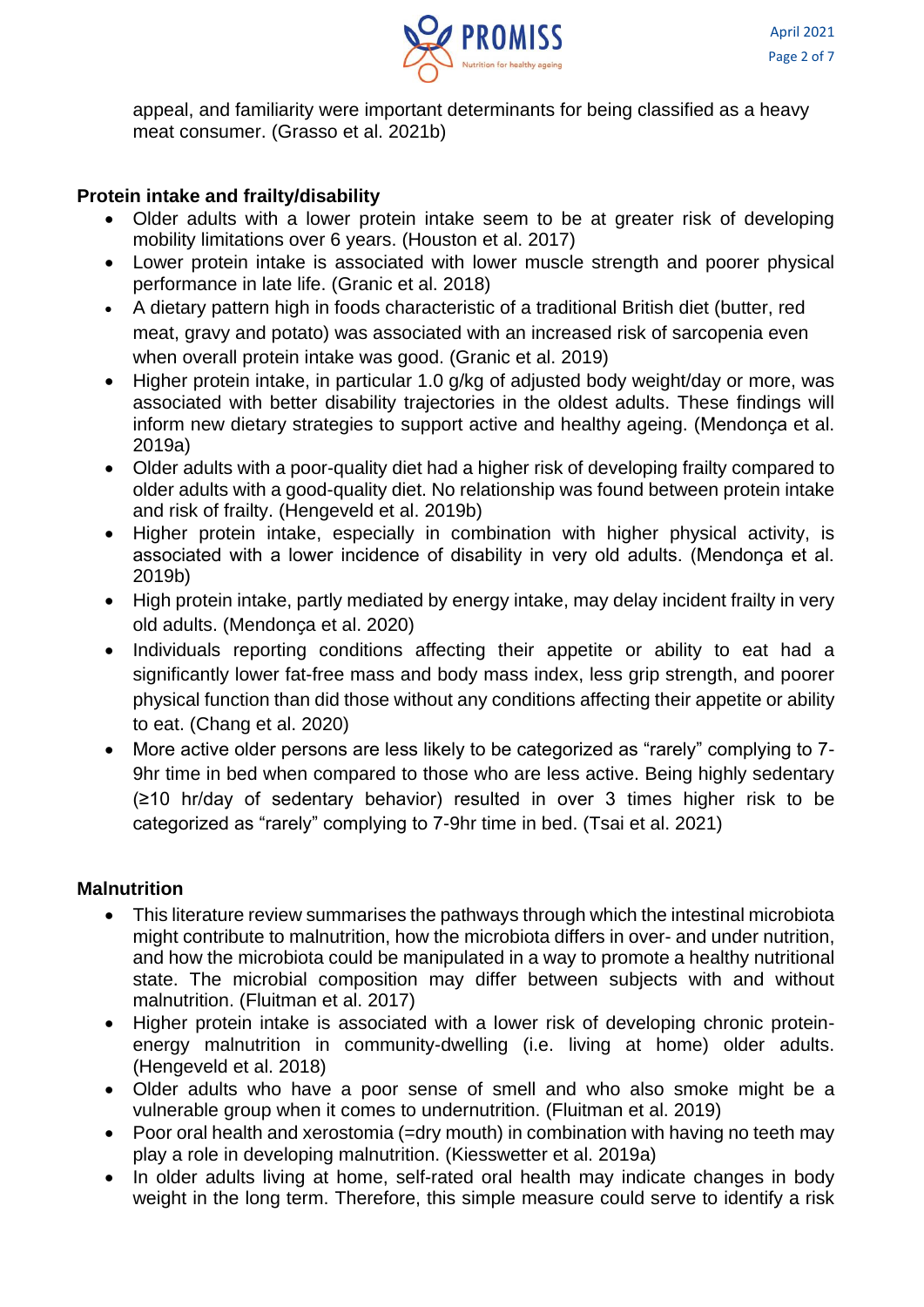

for weight loss and to initiate oral interventions in clinical practice. (Kiesswetter et al. 2019b)

• Poor taste and smell are associated with poor appetite, macronutrient intake, and dietary quality but not with undernutrition in older adults. (Fluitman et al. 2021)

## **Protein intake and other associations**

- The Pro<sup>55+</sup> Protein Screener was developed and can be used to validly screen for protein intake below 1.0 gram/kg body weight of protein per day in community-dwelling older adults. It is recommended that the screener should be validated in other countries. An online version can be found at [www.proteinscreener.nl.](http://www.proteinscreener.nl/) (Wijnhoven et al. 2018)
- Dutch older adults spend on average 65% of their waking time sedentary. Older adults' sedentary times differ by age, sex, education and body mass index (BMI). The combination of high sedentary time and low physical exercise was associated with higher age, higher BMI, and slower walking speed compared to the combination of low sedentary time and high moderate to physical activity (van Ballegooijen et al., 2019)
- In the group of older adults with a poor appetite and lower level of protein intake, we find a larger share of people aged 70 years or above, having an education below tertiary level, who reported some or severe financial difficulties, having less knowledge about dietary protein and being fussier about food. (Hung et al. 2019)
- 'Even' (=increase protein evenly over the day) and 'peak' (=increase protein at one meal/day) dietary advice strategies were effective in increasing protein intake in four weeks and both were well appreciated by older adults living at home. (Reinders et al. 2020)
- A higher proportion of protein in the morning is associated with lower total protein intake, whereas the proportion of protein ingested mid-day or in the evening shows opposite but weaker associations with total protein intake. This suggests that timing of protein intake may be important. (Rooijackers et al. 2020)
- A higher protein intake is associated with less muscle mass loss over 3 years in women, specifically black women, but not over 6 years or with a decline in gait speed. In men, protein intake is not associated with changes in muscle mass and gait speed. A higher protein intake is associated with a lower risk of mobility limitation in both men and women, specifically white women. (Elstgeest et al. 2020)
- The overall pooled prevalence of protein intake below recommended was 21.5%, 46.7%, and 70.8% using the 0.8, 1.0, and 1.2 g/kg adjusted bodyweight/day cut‐off value, respectively. A higher prevalence was observed among women, individuals with higher BMI, and individuals with poor appetite. (Hengeveld et al. 2020)
- Males, those unable to walk for 5 min, not always making their own food decision and having lower income were more likely to have poor protein knowledge. (Visser et al. 2021)

For an overview of all peer-reviewed scientific studies, please consult this webpage: <https://www.promiss-vu.eu/publications/scientific-articles/>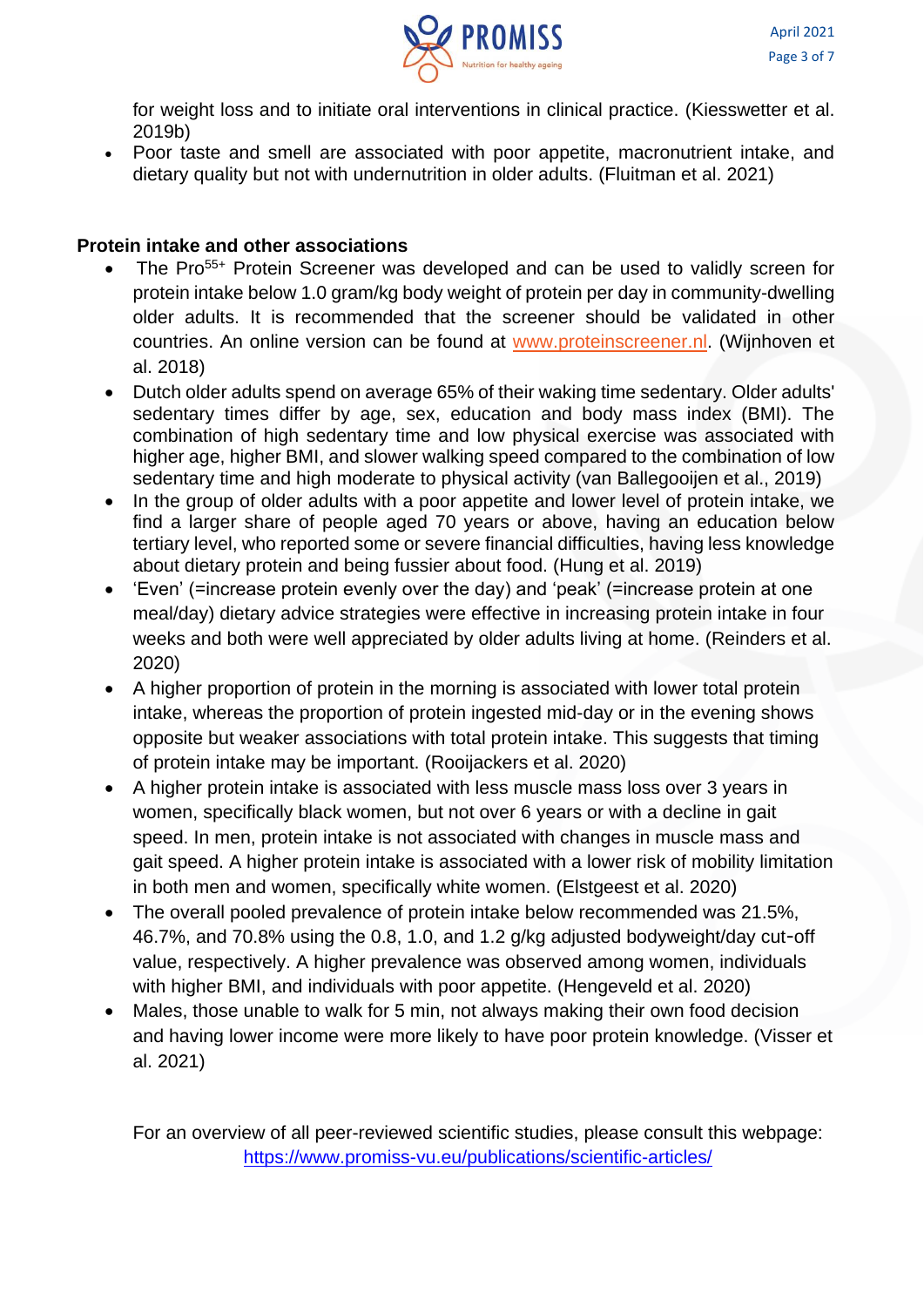

#### **References**

Broeckhoven, I., Verbeke, W., Tur-Cardona, J., Speelman, S., Hung, Y. (2021). Consumer valuation of carbon labeled protein-enriched burgers in European older adults. Food Quality and Preference, Volume 89, 2021 doi.org/10.1016/j.foodqual.2020.104114.

Chang, M., Geirsdottir, O.G., Launer, L.J. et al. (2020) A poor appetite or ability to eat and its association with physical function amongst community-dwelling older adults: age, gene/environment susceptibility-Reykjavik study. Eur J Ageing. doi.org/10.1007/s10433- 020-00588-1

Elstgeest, L.E.M, Schaap, L.A., Heymans, M.W., Hengeveld, L,M., Naumann, E., Houston, D.K., Kritchevsky, S.B., Simonsick, E.M., Newman, A.B., Frsijani, S., Visser, M., Wijnhoven, H.A.H., for the Health ABC Study (2020) Sex-and race-specific associations of protein intake with change in muscle mass and physical function in older adults: the Health, Aging, and Body Composition (Health ABC) Study, The American Journal of Clinical Nutrition, Volume 112, Issue 1, July 2020, Pages 84–95, doi.org/10.1093/ajcn/nqaa099

Fluitman, K.S., De Clercq, N.C., Keijser, B.J.F., Visser, M., Nieuwdorp, M., & IJzerman, R.G. (2017). The intestinal microbiota, energy balance, and malnutrition: emphasis on the role of short-chain fatty acids. Expert Review of Endocrinology & Metabolism, 12(3), 215- 226. doi:10.1080/17446651.2017.1318060

Fluitman, K.S., Wijdeveld, M., Nieuwdorp, M., Ijzerman, R.G. (2018). Potential of butyrate to influence food intake in mice and men. Gut. doi:10.1136/gutjnl-2017-315543

Fluitman, K.S., Nadar, H.J., Roos, D.S., Berendse, H.W., Keijser, B.J.F., Nieuwdorp, M., Ijzerman, R.G., Visser, M. (2019) The association of olfactory function with BMI, appetite, and prospective weight change in dutch community-dwelling older adults. J Nutr Health Aging (2019). doi.org/10.1007/s12603-019-1241-7

Fluitman, K.S., Hesp, A.C., Kaihatu, R.F., Nieuwdorp, M,. Keijser, B.J.F,, IJzerman, R.G., Visser, M. (2021) Poor Taste and Smell Are Associated with Poor Appetite, Macronutrient Intake, and Dietary Quality but Not with Undernutrition in Older Adults. J Nutr. 2021 Mar 11;151(3):605-614. doi: 10.1093/jn/nxaa400. PMID: 33561272; PMCID: PMC7948202.

Granic, A., Mendonca, N., Sayer, A.A., Hill, T. R., Davies, K., Adamson, A., Siervo, M., Mathers, J.C., Jagger, C. (2018). Low protein intake, muscle strength and physical performance in the very old: The Newcastle 85+ Study. Clin Nutr. doi:10.1016/j.clnu.2017.11.005

Granic, A., Mendonça, N., Sayer, A. A., Hill, T. R., Davies, K., Siervo, M., Mathers, J.C., Jagger, C. (2019). Effects of dietary patterns and low protein intake on sarcopenia risk in the very old: The Newcastle 85+ study. J Clin Nut. doi: 10.1016/j.clnu.2019.01.009

Grasso, A.C., Hung, Y., Olthof, M.R., Verbeke, W., Brouwer, I.A. (2019) Older Consumers' Readiness to Accept Alternative, More Sustainable Protein Sources in the European Union. Nutrients 2019, 11, 1904; doi:10.3390/nu11081904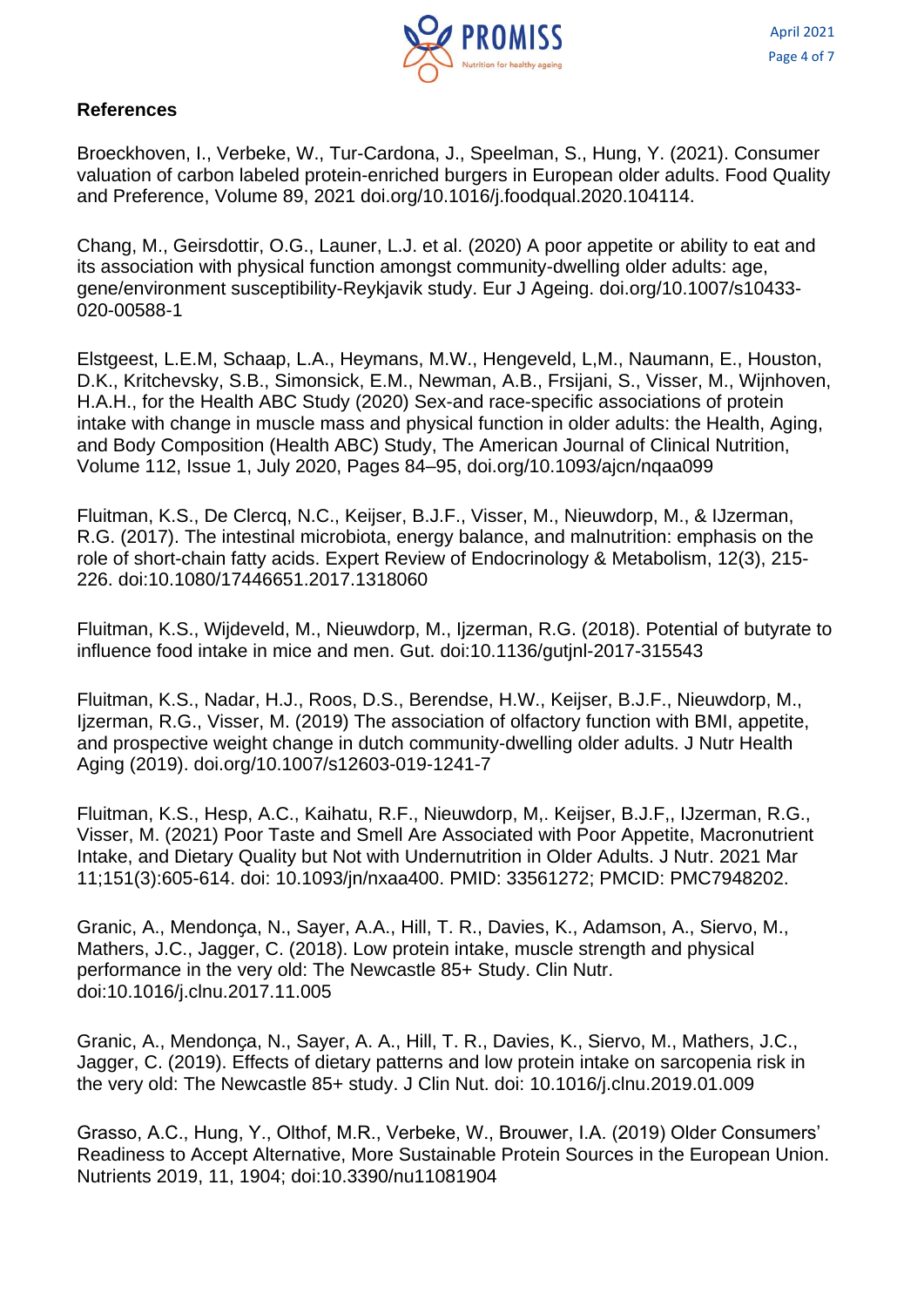

Grasso, A.C., Olthof M.R., van Dooren, C., Broekema, R., Visser, M., Brouwer, I.A. (2021a) Protein for a Healthy Future: How to Increase Protein Intake in an Environmentally Sustainable Way in Older Adults in the Netherlands, The Journal of Nutrition, Volume 151, Issue 1, January 2021, Pages 109–119, doi.org/10.1093/jn/nxaa322

Grasso, A.C., Hung, Y., Olthof, M.R., Brouwer, I.A., Verbeke, M. (2021b) Understanding meat consumption in later life: A segmentation of older consumers in the EU, Food Quality and Preference, 104242, ISSN 0950-3293, doi.org/10.1016/j.foodqual.2021.104242.

Hengeveld, L.M., Wijnhoven, H.A.H., Olthof, M.R., Brouwer, I. A., Harris, T. B., Kritchevsky, S. B., Newman, A.B., Visser, M. (2018). Prospective associations of poor diet quality with long-term incidence of protein-energy malnutrition in community-dwelling older adults: the Health, Aging, and Body Composition (Health ABC) Study. Am J Clin Nutr, 107(2), 155-164. doi:10.1093/ajcn/nqx020

Hengeveld, L. M., Pelgröm, A.D.A., Visser, M., Boer, J.M.A., Haveman-Nies, A., Wijnhoven, H.A.H. (2019a). Comparison of protein intake per eating occasion, food sources of protein and general characteristics between community-dwelling older adults with a low and high protein intake. Clin Nutr ESPEN , 29 , 165-174. doi:10.1016/j.clnesp.2018.10.013

Hengeveld, L.M., Wijnhoven, A.H., Olthof, M.R., Brouwer, I.A., Simonsick, E.M., Kritchevsky, S.B., Houston, D.K., Newman, A.B., Visser, M. (2019b). Prospective Associations of Diet Quality With Incident Frailty in Older Adults: The Health, Aging, and Body Composition Study. J Am Geriatr Soc 2019 July 2. doi: 10.1111/jgs.16011

Hengeveld, L.M., Boer, J., Gaudreau, P., Heymans, M., Jagger, C., Mendonça, N., Ocke, M., Presse, N., Sette, S., Simonsick, E., Tapanainen, H., Turrini, A., Virtanen, S., Wijnhoven, H.A.H., Visser, M. (2020). Prevalence of protein intake below recommended in community‐dwelling older adults: a meta‐analysis across cohorts from the PROMISS consortium. Journal of Cachexia, Sarcopenia and Muscle. 10.1002/jcsm.12580.

Houston, D.K., Tooze, J.A., Garcia, K., Visser, M., Rubin, S., Harris, T.B., Newman, A.B., Kritchevsky, S.B. (2017). Protein Intake and Mobility Limitation in Community-Dwelling Older Adults: the Health ABC Study. J Am Geriatr Soc, 65(8), 1705-1711. doi:10.1111/jgs.14856

Hung, Y., Wijnhoven H.A.H., Visser, M., Verbeke, W. (2019). Appetite and Protein Intake Strata of Older Adults in the European Union: Socio-Demographic and Health Characteristics, Diet-Related and Physical Activity Behaviours. Nutrients 2019, 11, 777; doi:10.3390/nu11040777

Kiesswetter E., Hengeveld L.M., Keijser B.J., Volkert D., Visser M. (2019a). Oral health determinants of incident malnutrition in community-dwelling older adults. J Dentistry (2019) 85:73-80. doi: 10.1016/j.jdent.2019.05.017.

Kiesswetter E., Keijser B.J.F., Volkert, D., Visser M. (2019b) Association of oral health with body weight: a prospective study in community-dwelling older adults, European Journal of Clinical Nutrition, doi.org/10.1038/s41430-019-0536-4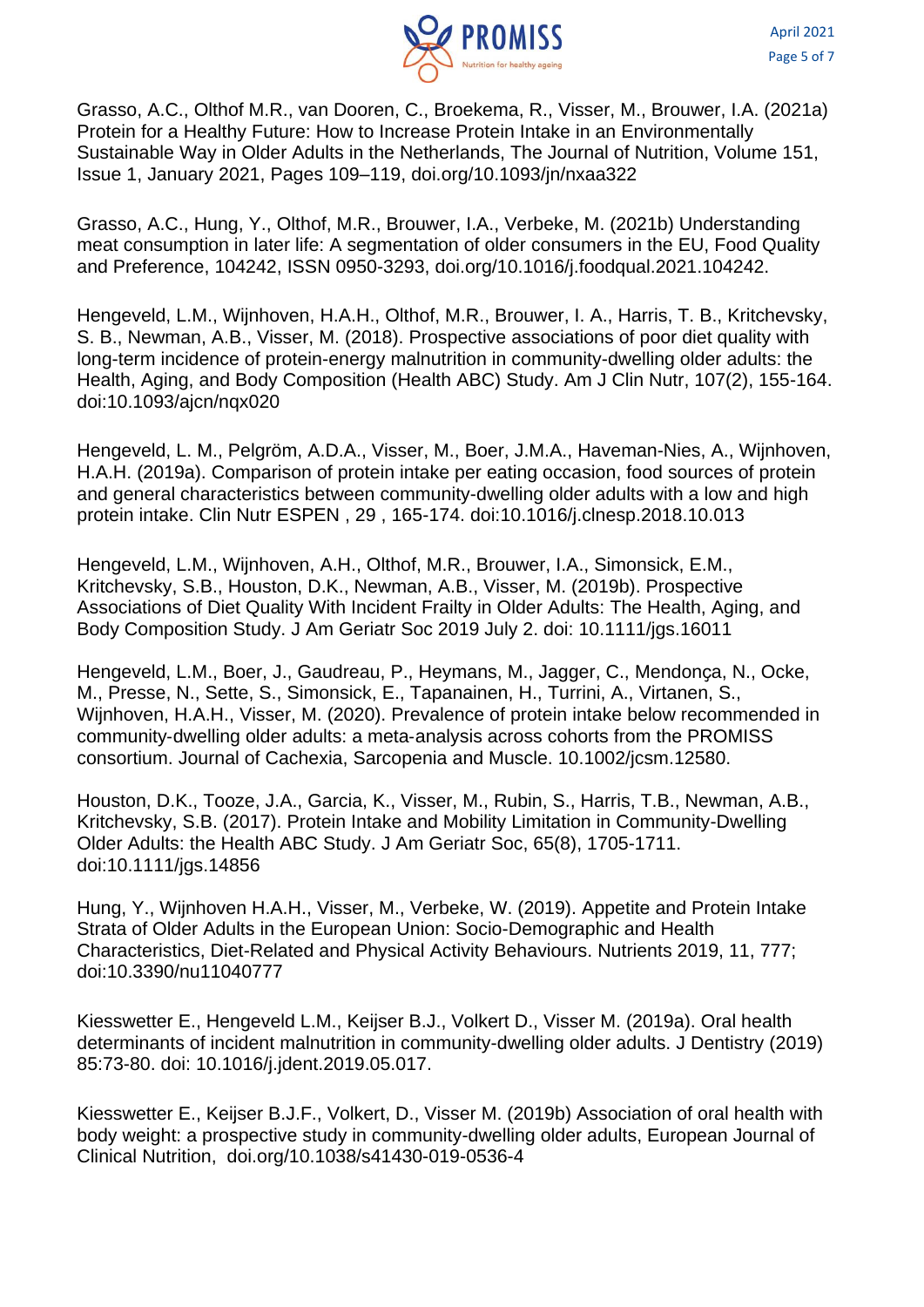

Mendonça, N., Granic, A., Mathers, J.C., Hill, T.R., Siervo, M., Adamson, A.J., Jagger, C. (2018). Prevalence and determinants of low protein intake in very old adults: insights from the Newcastle 85+ Study. Eur J Nutr. doi:10.1007/s00394-017-1537-5

Mendonça, N., Granic, A., Hill, T. R., Siervo, M., Mathers, J.C., Kingston, A., Jagger, C. (2019a). Protein Intake and Disability Trajectories in Very Old Adults: The Newcastle 85+ Study. J Am Geriatr Soc, 67:50–56. doi: 10.1111/jgs.15592

Mendonça, N., Kingston, A. Granic, A., Hill, T.R., Mathers, J.C., Jagger, C. (2019b). Contribution of protein intake and its interaction with physical activity to transitions between disability states and to death in very old adults: the Newcastle 85+ Study. Eur J Nutr. doi.org/10.1007/s00394-019-02041-1

Mendonça N., Kingston A., Granic A., Jagger C. (2020) Protein intake and transitions between frailty states and to death in very old adults: the Newcastle 85+ study, Age and Ageing, Volume 49, Issue 1, January 2020, Pages 32–38, doi.org/10.1093/ageing/afz142

Reinderders, I., Visser M., Wijnhoven H.A.H. (2020) Two dietary advice strategies to increase protein intake among community-dwelling older adults: A feasibility study. Clinical Nutrition ESPEN, Volume 37, 157-167. doi.org/10.1016/j.clnesp.2020.02.020

Rooijackers, T., Ocké, M., Hengeveld, L., Visser, M., & Boer, J. (2020). Protein intake pattern over the day and its association with low total protein intake in Dutch communitydwelling older adults. Public Health Nutrition, 1-13. doi:10.1017/S1368980020000026

Tsai, LT., Boyle, E., Brønd, J.C. et al. (2021) Associations between objectively measured physical activity, sedentary behaviour and time in bed among 75+ community-dwelling Danish older adults. BMC Geriatr 21, 53 (2021). doi.org/10.1186/s12877-020-01856-6

van Ballegooijen, A.J., van der Ploeg, H.P., Visser, M. (2019). Daily sedentary time and physical activity as assessed by accelerometry and their correlates in older adults. Eur Rev Age Phy Act, 16:3. doi: 10.1186/s11556-019-0210-9

van der Meij, B. S., Wijnhoven, H. A. H., Lee, J. S., Houston, D. K., Hue, T., Harris, T. B., Kritchevsky, B., Newman, B., Visser, M. (2017). Poor Appetite and Dietary Intake in Community-Dwelling Older Adults. J Am Geriatr Soc, 65(10), 2190-2197. doi:10.1111/jgs.15017

Visser, M., Hung, Y., Verbeke, W. (2021) Protein Knowledge of Older Adults and Identification of Subgroups with Poor Knowledge. Nutrients 2021, 13, 1006. doi.org/10.3390/nu13031006

Wijnhoven, H.A.H., Elstgeest, L.E.M., de Vet, H.C.W., Nicolaou, M., Snijder, M.B., & Visser, M. (2018). Development and validation of a short food questionnaire to screen for low protein intake in community-dwelling older adults: The Protein Screener 55+ (Pro55+). PLoS One, 13(5), e0196406. doi:10.1371/journal.pone.0196406